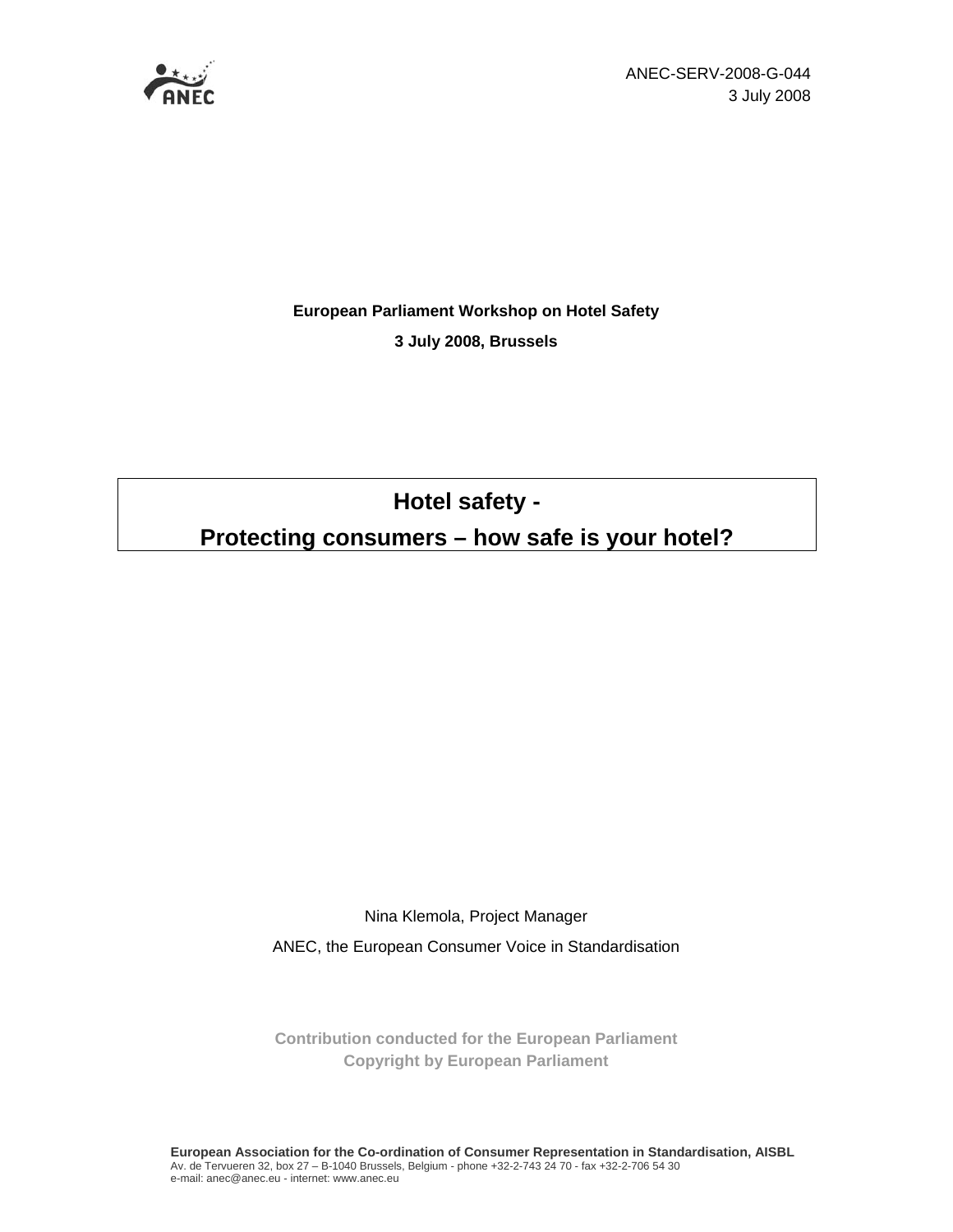

Madame Chair, dear Members of the IMCO Committee,

Good morning and thank you very much for giving me the opportunity to address you here today on behalf of ANEC.

Hotel safety is an issue which many consumers take for granted when travelling, expecting a similar standard of safety from one Member State to another. Regrettably this is not the case. In addition to issues such as swimming pool or carbon monoxide safety, in particular hotel fires pose a threat to the safety of consumers - a threat which ANEC believes can be significantly reduced through stronger and more harmonised European regulation. I would like to start today by outlining some relevant trends:

As the largest tourism destination in the world, according to data from Eurostat and the UN WTO, Europe received over 460 million visitors in 2006<sup>1</sup>, of which ca. 88% are either domestic tourists or visitors from other EU-25 Member States<sup>2</sup>. In 2007, the number of nights spent in hotels and similar establishments increased by 3% from the previous year<sup>3</sup>. At the same time, there has been a decline in the average size of hotels in the new Member States in the years 1995-2005<sup>4</sup>. Although complete and comparable data at the EU level on the number of hotel fire accidents and casualties is not available, national data from the UK shows that there were approximately 2000 fires in 'hotels, boarding houses, hostels and similar' in the year 2006<sup>5</sup>. If considering this figure in relation to the country's population, it is likely that a similar fire to population ratio would be applicable to most Member States.

These data should be considered together with the fact that the European population is ageing - meaning that an increasingly large proportion of the population will have a disability of one type or another, and will need such disabilities to be accommodated when travelling within Europe in the future. In terms of fire safety, few hotels are currently taking the particular needs of disabled persons systematically into account.

 $\overline{a}$ 

<sup>&</sup>lt;sup>1</sup> World Tourism Organisation, Tourism Market Trends 2007

 $2$  Data received from Eurostat and in Eurostat, Statistics in Focus, 52/2007

 $^3$  Eurostat, Data in Focus, Tourism in Europe: First results for 2007 (5/2008)

<sup>4</sup> Eurostat, Panorama on tourism, 2007 edition

<sup>&</sup>lt;sup>5</sup> Communities and Local Government, Fire Statistics, United Kingdom, 2006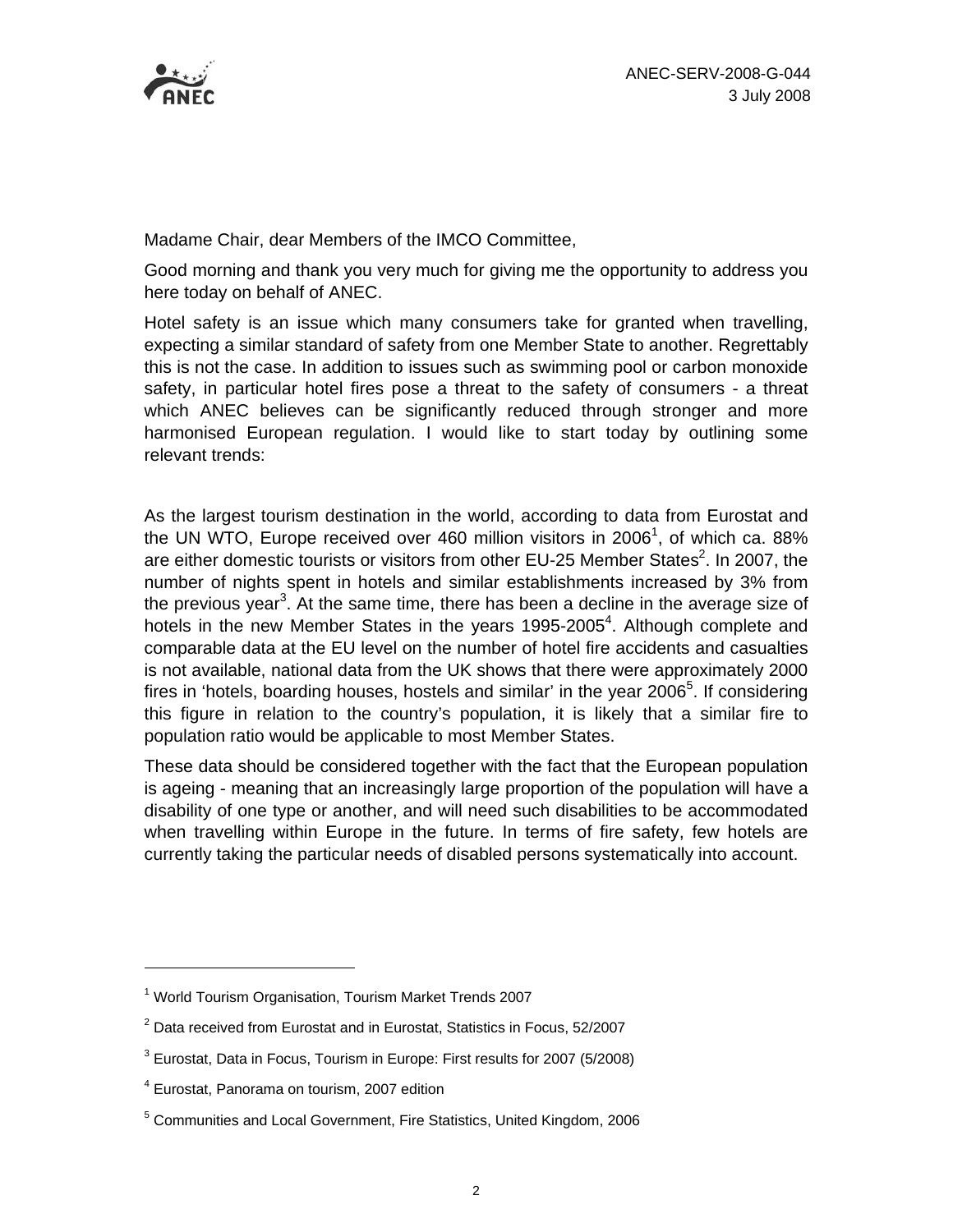

When adopted over 20 years ago, the aim of Council Recommendation 86/666/EEC on fire safety in hotels was to define clear, minimum safety standards for all hotels in the EU. As concluded by the 2001 Commission Report, the objective has not been fully achieved, in particular due to the fact that some Member States have chosen to apply the provisions to only new or renovated hotels.

Considering the trends I outlined, the question today is what can, and what should, the European Union do to ensure the safety and security of consumers in the future? There is currently no up-to-date European reference document on fire safety in hotels, nor do we have a 'General Service Safety Directive' which would serve as an overarching instrument for service safety in Europe, as is the case for products.

It is clear that the Council Recommendation, including the annexed technical guidelines, no longer provides state-of-the-art minimum safety standards for hotel accommodation and needs to be revised. However, considering the failure of this type of non-binding instrument to ensure a common minimum level of safety in hotels, ANEC believes there is an urgent need for a stronger European instrument, namely a Directive on fire safety in hotels. Not only would a European Directive in this field bring true benefits to consumers, but such an instrument would also be flexible enough to take into account the vast range of hotel types and sizes.

Although the possibility of revising the current technical guidelines by way of a voluntary standard, a CEN Technical Report, has been put forward, we do not consider such a voluntary measure to be robust enough to significantly reduce the risks related to fires in hotels. National standards would still be allowed to co-exist alongside a CEN Technical Report, thus such a document would do little to achieve a common minimum level of safety or to increase consumer confidence and protection in comparison to the status quo. However, we do believe voluntary standards have a role to play in supporting the legislative framework proposed, by setting the more technical specifications and requirements.

In order to improve consumer protection, while bearing in mind the increasing number of consumers with disabilities, ANEC recommends the following four changes to be incorporated in a revised legislative instrument, taking the current Recommendation as a starting point:

- 1. The scope should be reviewed to cover establishments of less than 20 guests – most consumers would be unsettled to find out that they may be less protected in a small holiday residence or lodge, than in a large hotel complex.
- 2. The Directive should apply to all hotels, whether existing, newly renovated or brand new.
- 3. In the new legal instrument, more emphasis should be placed on emergency planning, fire safety management, and staff training and awareness, i.e. on issues which may be addressed in new and old hotels, irrespective of their